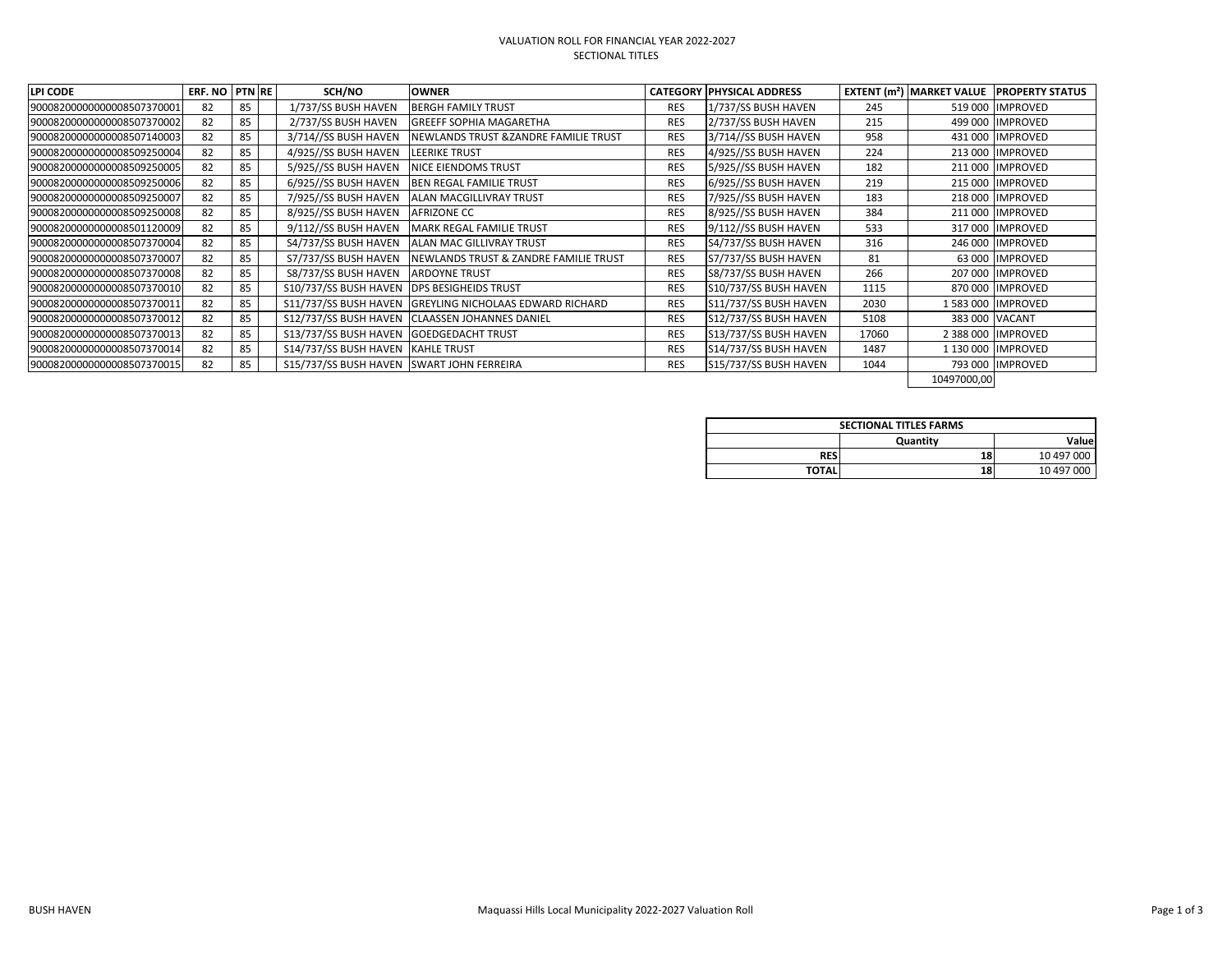## VALUATION ROLL FOR FINANCIAL YEAR 2022-2027 SECTIONAL TITLES

| LPI CODE                   | <b>TOWN</b>          | <b>ERF. NO</b> | <b>PTN</b> | RE SCH/NO                  | <b>OWNER</b>                                | <b>CATEGORY</b> | <b>PHYSICAL ADDRESS</b> | <b>EXTENT</b> (m <sup>2</sup> ) |            | MARKET VALUE PROPERTY STATUS |
|----------------------------|----------------------|----------------|------------|----------------------------|---------------------------------------------|-----------------|-------------------------|---------------------------------|------------|------------------------------|
| 1/690/2007/SS HELMARI      | WOLMARANSSTAD        | 288            | $\Omega$   | 1/690/2007/SS HELMARI      | PURPLE RAIN 466 [PTY] LTD                   | <b>RES</b>      | 32 KRUGER ST            | 62                              |            | 214 000 IMPROVED             |
| 2/690/2007/SSS HELMARI     | WOLMARANSSTAD        | 288            | $\Omega$   | 2/690/2007/SSS HELMARI     | PURPLE RAIN 466 [PTY] LTD                   | <b>RES</b>      | <b>32 KRUGER ST</b>     | 45                              |            | 216 000 IMPROVED             |
| 3/690/2007/SSS HELMARI     | WOLMARANSSTAD        | 288            | $\Omega$   | 3/690/2007/SSS HELMARI     | <b>BANOO FARZANA ISMAIL</b>                 | <b>BUS</b>      | <b>32 KRUGER ST</b>     | 45                              | 216 000    | <b>IMPROVED</b>              |
| 4/690/2007/SSS HELMARI     | WOLMARANSSTAD        | 288            | $\Omega$   | 4/690/2007/SSS HELMARI     | PURPLE RAIN 466 [PTY] LTD                   | <b>RES</b>      | <b>32 KRUGER ST</b>     | 45                              | 216 000    | <b>IMPROVED</b>              |
| 5/690/2007/SSS HELMARI     | WOLMARANSSTAD        | 288            | $\Omega$   | 5/690/2007/SSS HELMARI     | PURPLE RAIN 466 [PTY] LTD                   | <b>RES</b>      | <b>32 KRUGER ST</b>     | 45                              | 216 000    | <b>IMPROVED</b>              |
| 6/690/2007/SSS HELMARI     | WOLMARANSSTAD        | 288            | $\Omega$   | 6/690/2007/SSS HELMARI     | PURPLE RAIN 466 [PTY] LTD                   | <b>RES</b>      | <b>32 KRUGER ST</b>     | 45                              |            | 216 000   IMPROVED           |
| 7/690/2007/SSS HELMARI     | WOLMARANSSTAD        | 288            | $\Omega$   | 7/690/2007/SSS HELMARI     | PURPLE RAIN 466 [PTY] LTD                   | <b>RES</b>      | 32 KRUGER ST            | 46                              |            | 214 000 IMPROVED             |
| 8/690/2007/SSS HELMARI     | WOLMARANSSTAD        | 288            | $\Omega$   | 8/690/2007/SSS HELMARI     | PURPLE RAIN 466[PTY] LTD                    | <b>RES</b>      | <b>32 KRUGER ST</b>     | 64                              | 269 000    | <b>IMPROVED</b>              |
| 9/690/2007/SSS HELMARI     | WOLMARANSSTAD        | 288            | $\Omega$   | 9/690/2007/SSS HELMARI     | <b>BLACK PEPPER TECHNOLOGIES CC</b>         | <b>RES</b>      | <b>32 KRUGER ST</b>     | 54                              |            | 232 000 IMPROVED             |
| 10/690/2007/SSS HELMARI    | WOLMARANSSTAD        | 288            | $\Omega$   | 10/690/2007/SSS HELMARI    | <b>BLACK PEPPER TECHNOLOGIES CC</b>         | <b>RES</b>      | <b>32 KRUGER ST</b>     | 39                              |            | 234 000 IMPROVED             |
| 11/690/2007/SSS HELMARI    | WOLMARANSSTAD        | 288            | $\Omega$   | 11/690/2007/SSS HELMARI    | <b>BLACK PEPPER TECHNOLOGIES CC</b>         | <b>RES</b>      | <b>32 KRUGER ST</b>     | 39                              |            | 168 000 IMPROVED             |
| 12/690/2007/SSS HELMARI    | WOLMARANSSTAD        | 288            | $\Omega$   | 12/690/2007/SSS HELMARI    | <b>BLACK PEPPER TECHNOLOGIES CC</b>         | <b>RES</b>      | <b>32 KRUGER ST</b>     | 39                              | 168 000    | <b>IMPROVED</b>              |
| 13/690/2007/SSS HELMARI    | WOLMARANSSTAD        | 288            | $\Omega$   | 13/690/2007/SSS HELMARI    | <b>BLACK PEPPER TECHNOLOGIES CC</b>         | <b>RES</b>      | <b>32 KRUGER ST</b>     | 39                              | 168 000    | <b>IMPROVED</b>              |
| 14/690/2007/SSS HELMARI    | WOLMARANSSTAD        | 288            | $\Omega$   | 14/690/2007/SSS HELMARI    | <b>BLACK PEPPER TECHNOLOGIES CC</b>         | <b>RES</b>      | <b>32 KRUGER ST</b>     | 28                              | 120 000    | <b>IMPROVED</b>              |
| 15/690/2007/SSS HELMARI    | WOLMARANSSTAD        | 288            | $\Omega$   | 15/690/2007/SSS HELMARI    | <b>BLACK PEPPER TECHNOLOGIES CC</b>         | <b>RES</b>      | 33 KRUGER ST            | 39                              | 168 000    | <b>IMPROVED</b>              |
| 16/690/2007/SSS HELMARI    | WOLMARANSSTAD        | 288            | $\Omega$   | 16/690/2007/SSS HELMARI    | <b>BLACK PEPPER TECHNOLOGIES CC</b>         | <b>RES</b>      | 34 KRUGER ST            | 39                              |            | 168 000   IMPROVED           |
| 17/690/2007/SSS HELMARI    | WOLMARANSSTAD        | 288            | $\Omega$   | 17/690/2007/SSS HELMARI    | <b>BLACK PEPPER TECHNOLOGIES CC</b>         | <b>RES</b>      | <b>35 KRUGER ST</b>     | 55                              | 171 000    | <b>IMPROVED</b>              |
| 1/789/1998/SS ROOSMARYN    | WOLMARANSSTAD        | 941            | $\Omega$   | 1/789/1998/SS ROOSMARYN    | <b>VUREN MARTHINUS STEPHANUS JANSEN VAN</b> | <b>RES</b>      | 27 c/o LEASK & SMIT     | 119                             | 357000     | <b>IMPROVED</b>              |
| 2/789/1998/SS ROOSMARYN    | WOLMARANSSTAD        | 941            | $\Omega$   | 2/789/1998/SS ROOSMARYN    | <b>ROOS HENK DE JAGER</b>                   | <b>RES</b>      | 27 c/o LEASK & SMIT     | 119                             |            | 357 000 IMPROVED             |
| 3/789/1998/SS ROOSMARYN    | WOLMARANSSTAD        | 941            | $\Omega$   | 3/789/1998/SS ROOSMARYN    | <b>BECKER SUSARA MAGDALENA</b>              | <b>RES</b>      | 27 c/o LEASK & SMIT     | 120                             | 360 000    | <b>IMPROVED</b>              |
| 4/789/1998/SS ROOSMARYN    | WOLMARANSSTAD        | 941            | $\Omega$   | 4/789/1998/SS ROOSMARYN    | <b>VUREN MARTHINUS STEPHANUS JANSEN VAN</b> | <b>RES</b>      | 27 c/o LEASK & SMIT     | 121                             |            | 351 000   IMPROVED           |
| 5/162/1998/SS ROOSMARYN    | WOLMARANSSTAD        | 941            | $\Omega$   | 5/162/1998/SS ROOSMARYN    | <b>VUREN MARTHINUS STEPHANUS JANSEN VAN</b> | <b>RES</b>      | 27 c/o LEASK & SMIT     | 131                             |            | 354 000 IMPROVED             |
| 6/162/1998/SS ROOSMARYN    | WOLMARANSSTAD        | 941            | $\Omega$   | 6/162/1998/SS ROOSMARYN    | <b>KELLERMAN GEORGE PETRUS</b>              | <b>RES</b>      | 27 c/o LEASK & SMIT     | 131                             |            | 354 000 IMPROVED             |
|                            |                      |                |            |                            | COERTZE JOHANNES GEORGE MACHIEL & JOHANNA   |                 |                         |                                 |            |                              |
| 7/162/1998/SS ROOSMARYN    | WOLMARANSSTAD        | 941            |            | 7/162/1998/SS ROOSMARYN    | PETRONELLA                                  | <b>RES</b>      | 27 c/o LEASK & SMIT     | 131                             |            | 354 000 IMPROVED             |
| 8/162/1998/SS ROOSMARYN    | WOLMARANSSTAD        | 941            | O          | 8/162/1998/SS ROOSMARYN    | <b>FASIE VAN VUREN TRUST</b>                | <b>RES</b>      | 27 c/o LEASK & SMIT     | 131                             |            | 354 000 IMPROVED             |
| 9/162/1998/SS ROOSMARYN    | WOLMARANSSTAD        | 941            | $\Omega$   | 9/162/1998/SS ROOSMARYN    | NAUDE MARIA ELIZABETH                       | <b>RES</b>      | 27 c/o LEASK & SMIT     | 131                             |            | 354 000 IMPROVED             |
|                            |                      |                |            |                            | COERTZE JOHANNES GEORGE MACHIEL & JOHANNA   |                 |                         |                                 |            |                              |
| 10/162/1998/SS ROOSMARYN   | WOLMARANSSTAD        | 941            |            | 10/162/1998/SS ROOSMARYN   | PETRONELLA                                  | <b>RES</b>      | 27 c/o LEASK & SMIT     | 130                             |            | 351 000   IMPROVED           |
| 11/162/1998/SS ROOSMARYN   | WOLMARANSSTAD        | 941            | 0          | 11/162/1998/SS ROOSMARYN   | <b>FASIE VAN VUREN TRUST</b>                | <b>RES</b>      | 27 c/o LEASK & SMIT     | 130                             |            | 351 000   IMPROVED           |
| 12/162/1998/SS ROOSMARYN   | <b>WOLMARANSSTAD</b> | 941            | 0          | 12/162/1998/SS ROOSMARYN   | VUREN MAY ESME JANSEN VAN                   | <b>RES</b>      | 27 c/o LEASK & SMIT     | 130                             |            | 351 000   IMPROVED           |
| 3/SS 4 SEISOENE (424/2005) | <b>WOLMARANSSTAD</b> | 406            |            | 3/SS 4 SEISOENE (424/2005) | <b>WRIGHT JAMES NEHEMIA</b>                 | <b>RES</b>      | <b>15 PIETRETIEF</b>    | 121                             |            | 339 000 IMPROVED             |
| 1/SS 4 SEISOENE (424/2005) | <b>WOLMARANSSTAD</b> | 406            |            | 1/SS 4 SEISOENE (424/2005) | MEYER JOHANNA ETREZIA                       | <b>RES</b>      | <b>15 PIETRETIEF</b>    | 135                             |            | 311 000  IMPROVED            |
| 2/SS 4 SEISOENE (424/2005) | WOLMARANSSTAD        | 406            |            | 2/SS 4 SEISOENE (424/2005) | JONKER PETRUS JOHANNES                      | <b>RES</b>      | <b>15 PIETRETIEF</b>    | 114                             |            | 479 000 IMPROVED             |
| 4/SS 4 SEISOENE (424/2005) | WOLMARANSSTAD        | 406            |            | 4/SS 4 SEISOENE (424/2005) | HENDRINA FRANSINA BARENDINA MULLER          | <b>RES</b>      | 15 PIETRETIEF           | 135                             |            | 567 000 IMPROVED             |
| 1/689/2007/SS JANMIRI      | <b>WOLMARANSSTAD</b> | 290            |            | 1/689/2007/SS JANMIRI      | <b>PURPLE RAIN PROP NO 466 PTY LTD</b>      | <b>RES</b>      | 25 LEASK                | 31                              |            | 1 612 000   IMPROVED         |
| 2/689/2007/SS JANMIRI      | WOLMARANSSTAD        | 290            |            | 2/689/2007/SS JANMIRI      | PURPLE RAIN PROP NO 466 PTY LTD             | <b>RES</b>      | 25 LEASK                | 54                              |            | 1 620 000 IMPROVED           |
| 3/689/2007/SS JANMIRI      | WOLMARANSSTAD        | 290            |            | 3/689/2007/SS JANMIRI      | PURPLE RAIN PROP NO 466 PTY LTD             | <b>RES</b>      | 25 LEASK                | 89                              |            | 1 620 000   IMPROVED         |
| 4/689/2007/SS JANMIRI      | WOLMARANSSTAD        | 290            |            | 4/689/2007/SS JANMIRI      | LOUIS JACOBUS NEL                           | <b>RES</b>      | 25 LEASK                | 54                              |            | 270 000 IMPROVED             |
| 5/689/2007/SS JANMIRI      | WOLMARANSSTAD        | 290            |            | 5/689/2007/SS JANMIRI      | LOUIS JACOBUS NEL                           | <b>RES</b>      | 25 LEASK                | 85                              |            | 340 000 IMPROVED             |
| 6/689/2007/SS JANMIRI      | WOLMARANSSTAD        | 290            |            | 6/689/2007/SS JANMIRI      | LOUIS JACOBUS NEL                           | <b>RES</b>      | 25 LEASK                | 76                              |            | 342 000 IMPROVED             |
| 7/689/2007/SS JANMIRI      | WOLMARANSSTAD        | 290            |            | 7/689/2007/SS JANMIRI      | <b>LOUIS JACOBUS NEL</b>                    | <b>RES</b>      | 25 LEASK                | 49                              |            | 270 000 IMPROVED             |
| 8/689/2007/SS JANMIRI      | WOLMARANSSTAD        | 290            |            | 8/689/2007/SS JANMIRI      | <b>ALAN PRICE</b>                           | <b>RES</b>      | 25 LEASK                | 91                              |            | 268 000 IMPROVED             |
| 9/689/2007/SS JANMIRI      | WOLMARANSSTAD        | 290            |            | 9/689/2007/SS JANMIRI      | PURPLE RAIN PROP NO 466 PTY LTD             | <b>RES</b>      | 25 LEASK                | 49                              |            | 1 617 000   IMPROVED         |
| 10/689/2007/SS JANMIRI     | WOLMARANSSTAD        | 290            |            | 10/689/2007/SS JANMIRI     | <b>ALAN PRICE</b>                           | <b>RES</b>      | 25 LEASK                | 76                              |            | 266 000  IMPROVED            |
|                            |                      |                |            |                            |                                             |                 |                         |                                 | 17 543 000 |                              |

| SECTIONAL TITLES WOLMARANSSTAD |          |            |  |  |  |  |  |
|--------------------------------|----------|------------|--|--|--|--|--|
|                                | Quantity | Valuel     |  |  |  |  |  |
| <b>RES</b>                     | 43       | 17 543 000 |  |  |  |  |  |
| TOTAL                          | 43       | 17 543 000 |  |  |  |  |  |